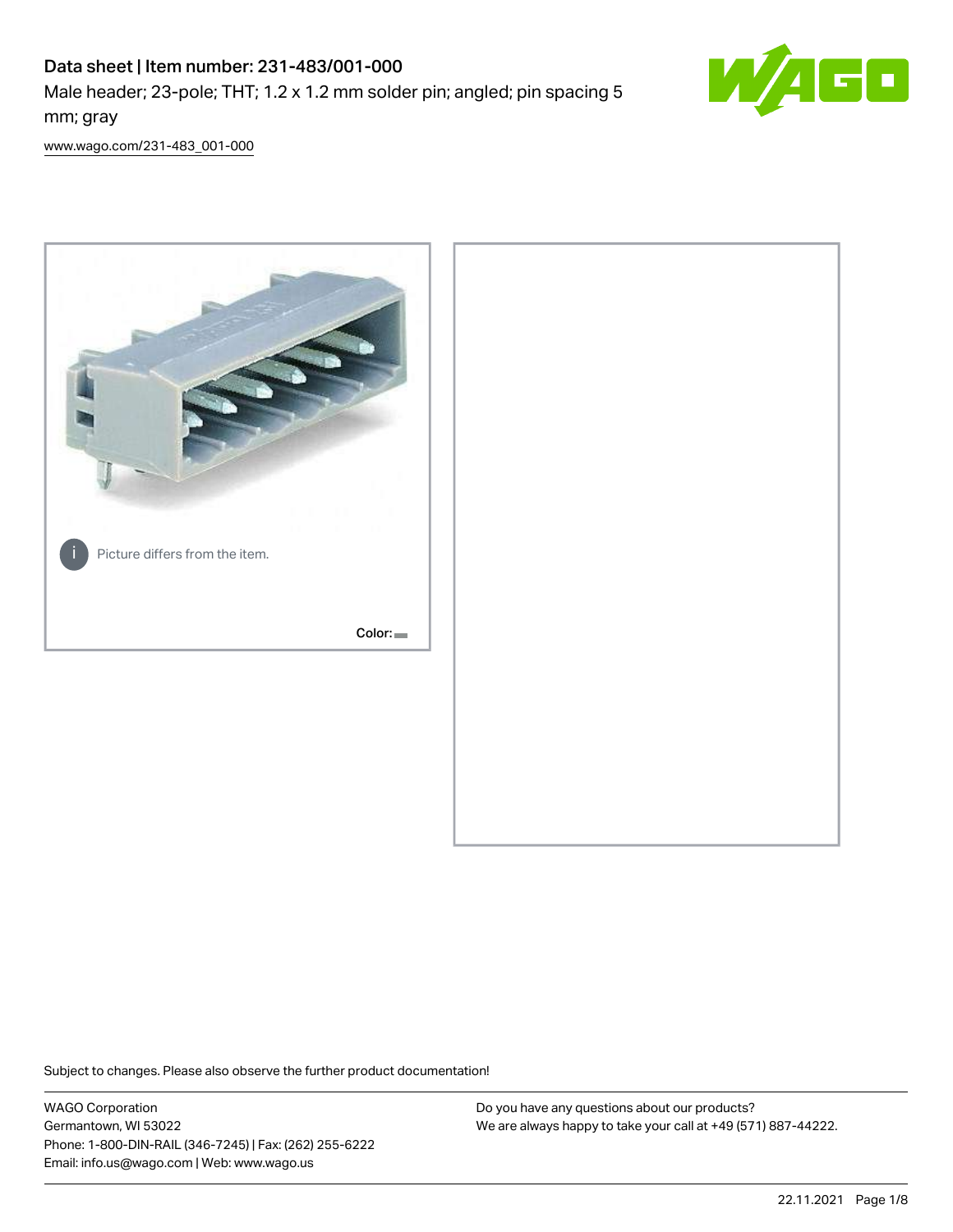



```
L = (pole no. -1) x pin spacing +8.2 mm
```
 $L_1 = L + 5$  mm

```
L_2 = L_1 + 7.4 mm
```
#### Item description

- Horizontal or vertical PCB mounting via straight or angled solder pins
- $\blacksquare$ 1.2 x 1.2 mm solder pins allow nominal current up to 16 A, enhancing stability of shorter headers
- **With coding fingers**

Subject to changes. Please also observe the further product documentation! Data

WAGO Corporation Germantown, WI 53022 Phone: 1-800-DIN-RAIL (346-7245) | Fax: (262) 255-6222 Email: info.us@wago.com | Web: www.wago.us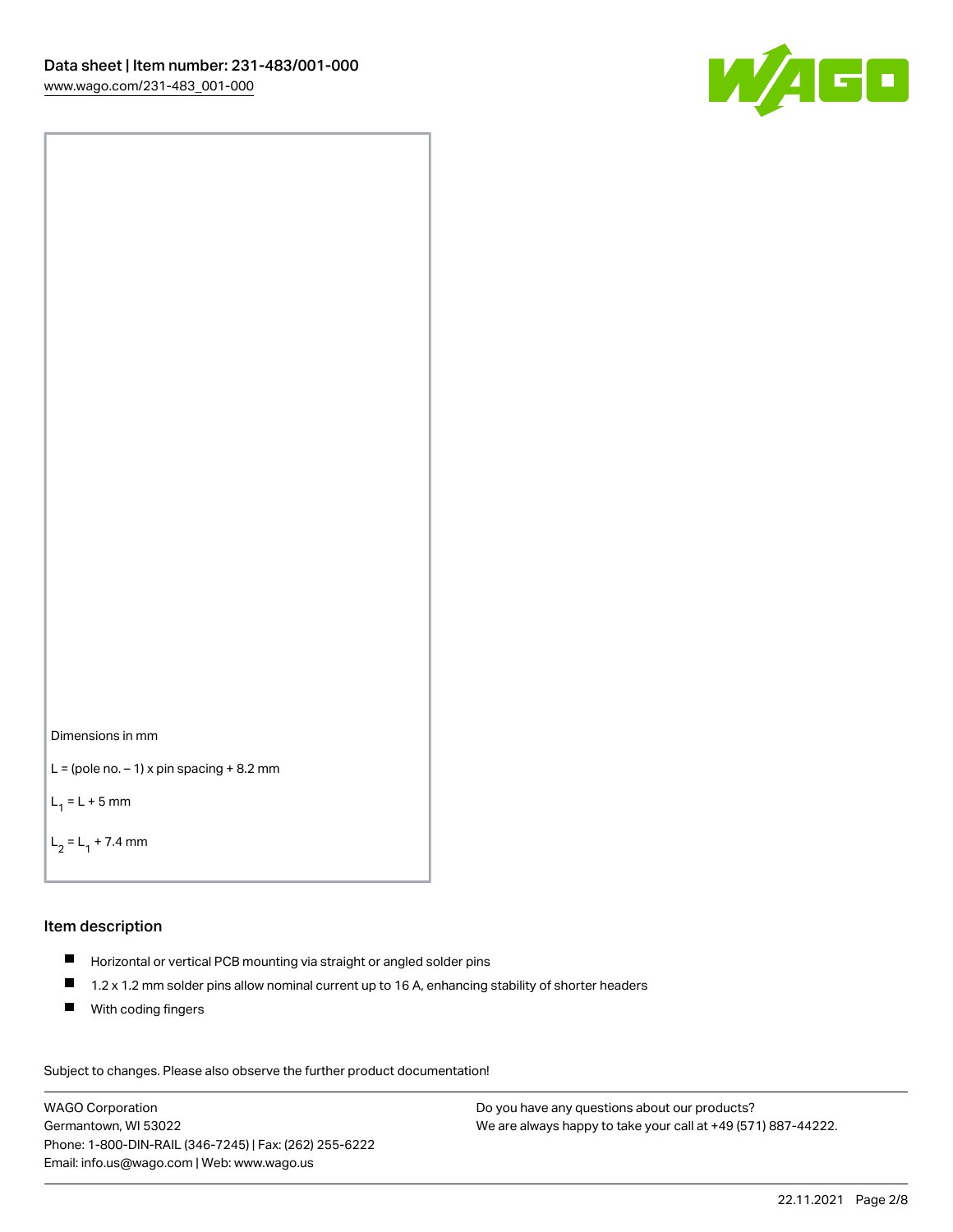

### Data Notes

| Safety information 1 | The <i>MCS – MULTI CONNECTION SYSTEM</i> includes connectors<br>without breaking capacity in accordance with DIN EN 61984. When<br>used as intended, these connectors must not be connected<br>/disconnected when live or under load. The circuit design should<br>ensure header pins, which can be touched, are not live when<br>unmated. |
|----------------------|--------------------------------------------------------------------------------------------------------------------------------------------------------------------------------------------------------------------------------------------------------------------------------------------------------------------------------------------|
| Variants:            | Other pole numbers<br>3.8 mm pin projection for male headers with straight solder pins<br>Gold-plated or partially gold-plated contact surfaces<br>Other versions (or variants) can be requested from WAGO Sales or<br>configured at https://configurator.wago.com/                                                                        |

## Electrical data

## IEC Approvals

| Ratings per                 | IEC/EN 60664-1                                                        |
|-----------------------------|-----------------------------------------------------------------------|
| Rated voltage (III / 3)     | 250 V                                                                 |
| Rated surge voltage (III/3) | 4 <sub>k</sub> V                                                      |
| Rated voltage (III/2)       | 320 V                                                                 |
| Rated surge voltage (III/2) | 4 <sub>k</sub> V                                                      |
| Nominal voltage (II/2)      | 630 V                                                                 |
| Rated surge voltage (II/2)  | 4 <sub>k</sub> V                                                      |
| Rated current               | 16 A                                                                  |
| Legend (ratings)            | $(III / 2)$ $\triangle$ Overvoltage category III / Pollution degree 2 |

## UL Approvals

| Approvals per                  | UL 1059 |
|--------------------------------|---------|
| Rated voltage UL (Use Group B) | 300 V   |
| Rated current UL (Use Group B) | 15 A    |
| Rated voltage UL (Use Group D) | 300 V   |
| Rated current UL (Use Group D) | 10 A    |

### Ratings per UL

| Rated voltage UL 1977 | 600 V |
|-----------------------|-------|
| Rated current UL 1977 |       |

Subject to changes. Please also observe the further product documentation!

| <b>WAGO Corporation</b>                                | Do you have any questions about our products?                 |
|--------------------------------------------------------|---------------------------------------------------------------|
| Germantown, WI 53022                                   | We are always happy to take your call at +49 (571) 887-44222. |
| Phone: 1-800-DIN-RAIL (346-7245)   Fax: (262) 255-6222 |                                                               |
| Email: info.us@wago.com   Web: www.wago.us             |                                                               |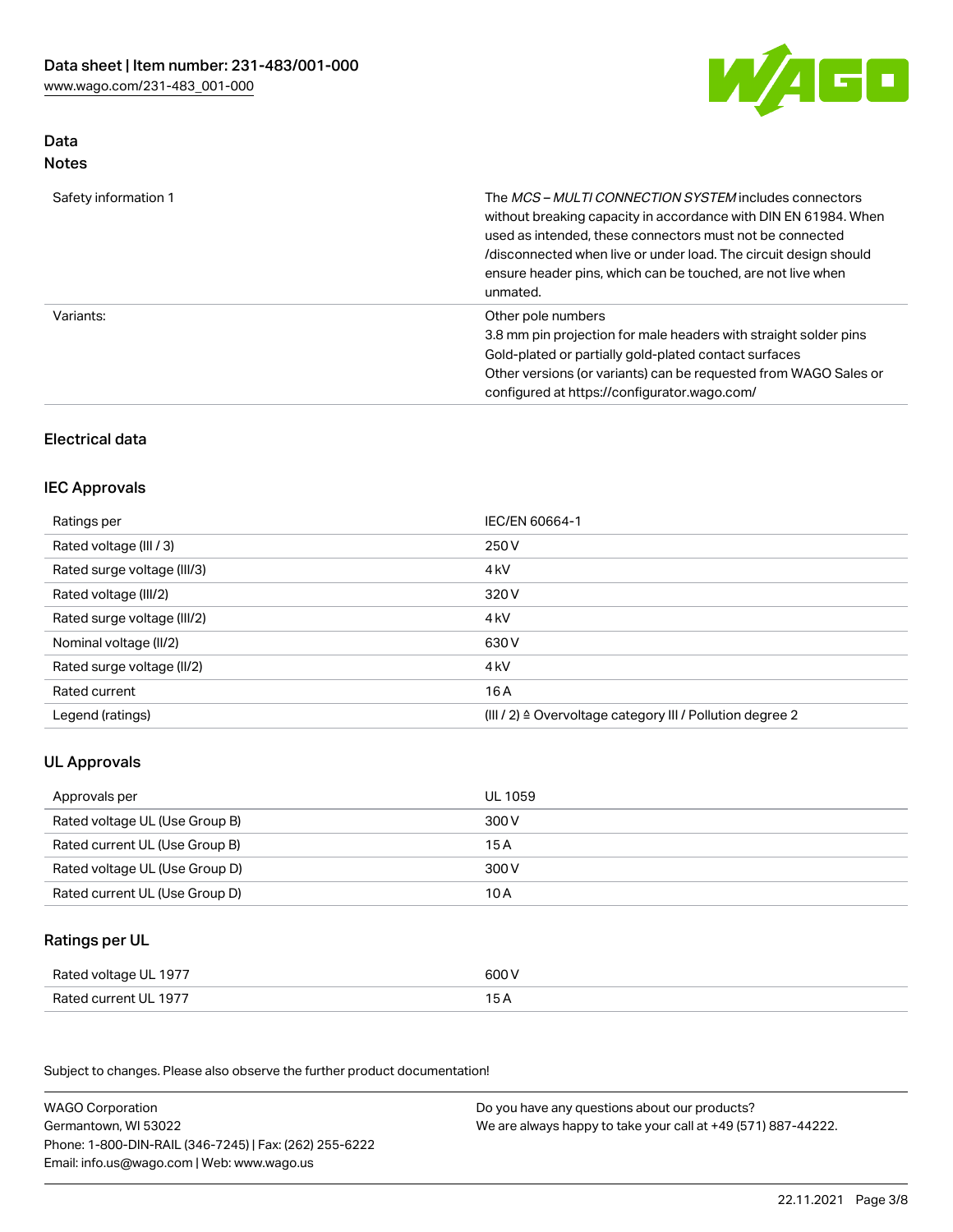

### CSA Approvals

| Approvals per                   | CSA   |
|---------------------------------|-------|
| Rated voltage CSA (Use Group B) | 300 V |
| Rated current CSA (Use Group B) | 15 A  |
| Rated voltage CSA (Use Group D) | 300 V |
| Rated current CSA (Use Group D) | 10 A  |

## Connection data

| Total number of potentials | 23 |
|----------------------------|----|
| Number of connection types |    |
| Number of levels           |    |

#### Connection 1

| Number of poles |  |
|-----------------|--|
|                 |  |

# Physical data

| Pin spacing                          | 5 mm / 0.197 inch     |
|--------------------------------------|-----------------------|
| Width                                | 118.2 mm / 4.654 inch |
| Height                               | 12.2 mm / 0.48 inch   |
| Height from the surface              | 8.4 mm / 0.331 inch   |
| Depth                                | 12 mm / 0.472 inch    |
| Solder pin length                    | 3.8 <sub>mm</sub>     |
| Solder pin dimensions                | $1.2 \times 1.2$ mm   |
| Drilled hole diameter with tolerance | $17^{(+0.1)}$ mm      |

## Plug-in connection

| Contact type (pluggable connector) | Male connector/plug |
|------------------------------------|---------------------|
| Connector (connection type)        | for PCB             |
| Mismating protection               | No                  |
| Mating direction to the PCB        | 0°                  |
| Locking of plug-in connection      | Without             |

### PCB contact

| <b>PCB Contact</b>     | <b>THT</b>                               |
|------------------------|------------------------------------------|
| Solder pin arrangement | over the entire male connector (in-line) |

Subject to changes. Please also observe the further product documentation!

| <b>WAGO Corporation</b>                                | Do you have any questions about our products?                 |
|--------------------------------------------------------|---------------------------------------------------------------|
| Germantown, WI 53022                                   | We are always happy to take your call at +49 (571) 887-44222. |
| Phone: 1-800-DIN-RAIL (346-7245)   Fax: (262) 255-6222 |                                                               |
| Email: info.us@wago.com   Web: www.wago.us             |                                                               |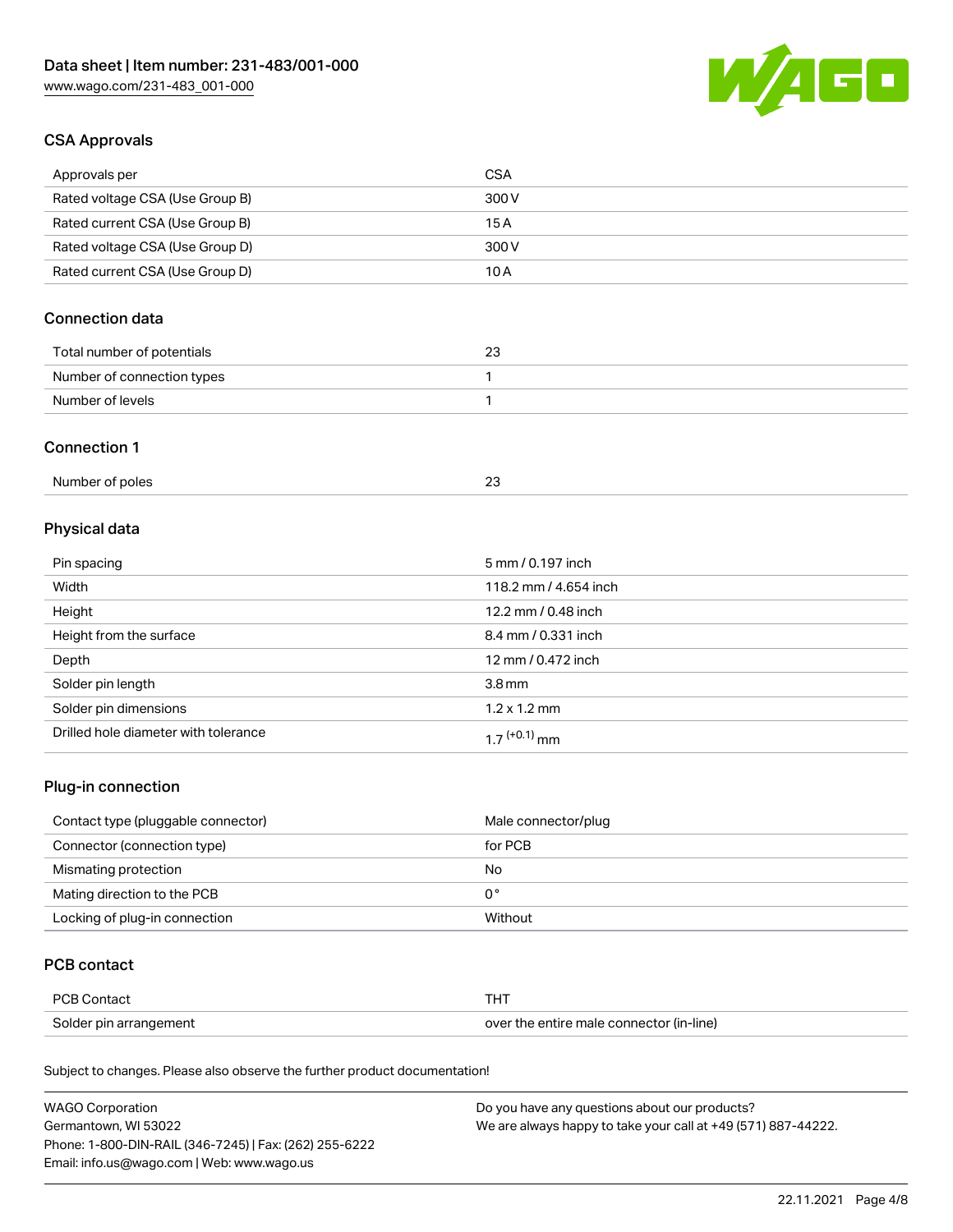

Number of solder pins per potential 1

#### Material data

| Color                       | gray                                   |
|-----------------------------|----------------------------------------|
| Material group              |                                        |
| Insulation material         | Polyamide (PA66)                       |
| Flammability class per UL94 | V <sub>0</sub>                         |
| Contact material            | Electrolytic copper (E <sub>Cu</sub> ) |
| Contact plating             | tin-plated                             |
| Fire load                   | 0.123 MJ                               |
| Weight                      | 8.5 <sub>g</sub>                       |

#### Environmental requirements

Limit temperature range  $-60... +100$  °C

#### Commercial data

| Product Group         | 3 (Multi Conn. System) |
|-----------------------|------------------------|
| PU (SPU)              | 50 Stück               |
| Packaging type        | box                    |
| Country of origin     | PL                     |
| <b>GTIN</b>           | 4044918931007          |
| Customs tariff number | 8536694040             |

#### Approvals / Certificates

#### Country specific Approvals

| Logo | Approval                               | <b>Additional Approval Text</b> | Certificate<br>name |
|------|----------------------------------------|---------------------------------|---------------------|
|      | <b>CB</b><br>DEKRA Certification B.V.  | IEC 61984                       | NL-39756            |
|      | <b>CSA</b><br>DEKRA Certification B.V. | C <sub>22.2</sub>               | 1466354             |

#### Ship Approvals

|      | ABS      | -                        | -91                    |
|------|----------|--------------------------|------------------------|
| Logo | Approval | Additional Approval Text | name                   |
|      |          |                          | $\cdot$<br>ੋ°rtificate |

Subject to changes. Please also observe the further product documentation!

| WAGO Corporation                                       | Do you have any questions about our products?                 |
|--------------------------------------------------------|---------------------------------------------------------------|
| Germantown, WI 53022                                   | We are always happy to take your call at +49 (571) 887-44222. |
| Phone: 1-800-DIN-RAIL (346-7245)   Fax: (262) 255-6222 |                                                               |
| Email: info.us@wago.com   Web: www.wago.us             |                                                               |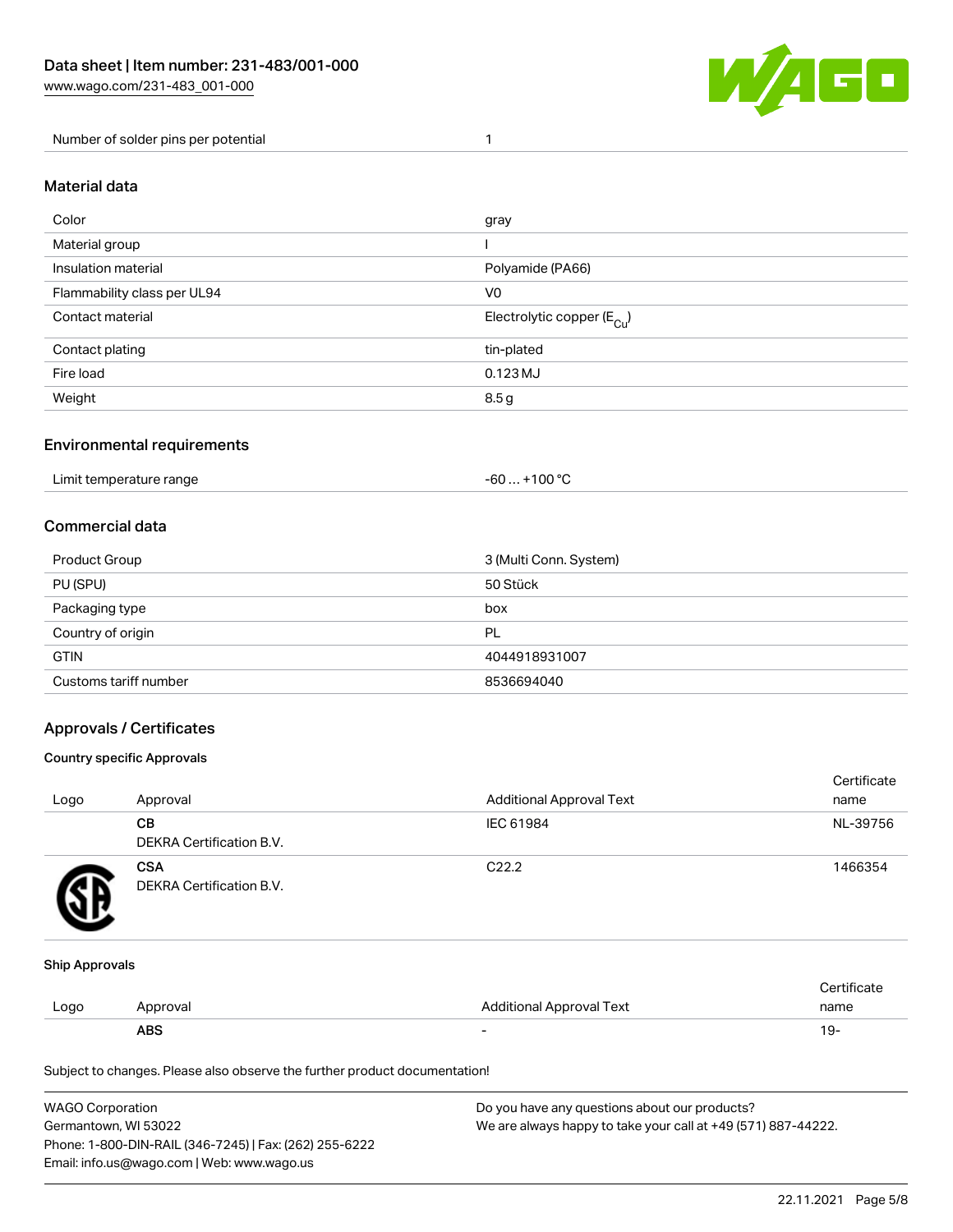

| ABS                 | American Bureau of Shipping            |                                 | HG1869876-<br><b>PDA</b> |
|---------------------|----------------------------------------|---------------------------------|--------------------------|
|                     | <b>BV</b>                              | <b>IEC 60998</b>                | 11915/D0                 |
|                     | Bureau Veritas S.A.                    |                                 | BV                       |
| <b>BUREAU</b>       |                                        |                                 |                          |
|                     | <b>DNV GL</b>                          | -                               | TAE000016Z               |
|                     | Det Norske Veritas, Germanischer Lloyd |                                 |                          |
| <b>UL-Approvals</b> |                                        |                                 |                          |
|                     |                                        |                                 | Certificate              |
| Logo                | Approval                               | <b>Additional Approval Text</b> | name                     |
|                     | UL                                     | UL 1059                         | E45172                   |
|                     | Underwriters Laboratories Inc.         |                                 |                          |
|                     | UR                                     | <b>UL 1977</b>                  | E45171                   |
|                     | Underwriters Laboratories Inc.         |                                 |                          |

### Counterpart

| <b>CALLES</b> | Item no.231-123/026-000<br>Female plug; 23-pole; 12 AWG max; pin spacing 5 mm; 1 conductor per pole; gray | www.wago.com/231-123/026-000 |
|---------------|-----------------------------------------------------------------------------------------------------------|------------------------------|
|               |                                                                                                           |                              |

#### Optional accessories

| Coding             |                                                                  |                      |
|--------------------|------------------------------------------------------------------|----------------------|
| Intermediate plate |                                                                  |                      |
|                    | Item no.: 231-500<br>Spacer; for formation of groups; light gray | www.wago.com/231-500 |
| Coding             |                                                                  |                      |
|                    | Item no.: 231-129<br>Coding key; snap-on type; light gray        | www.wago.com/231-129 |

Subject to changes. Please also observe the further product documentation!

WAGO Corporation Germantown, WI 53022 Phone: 1-800-DIN-RAIL (346-7245) | Fax: (262) 255-6222 Email: info.us@wago.com | Web: www.wago.us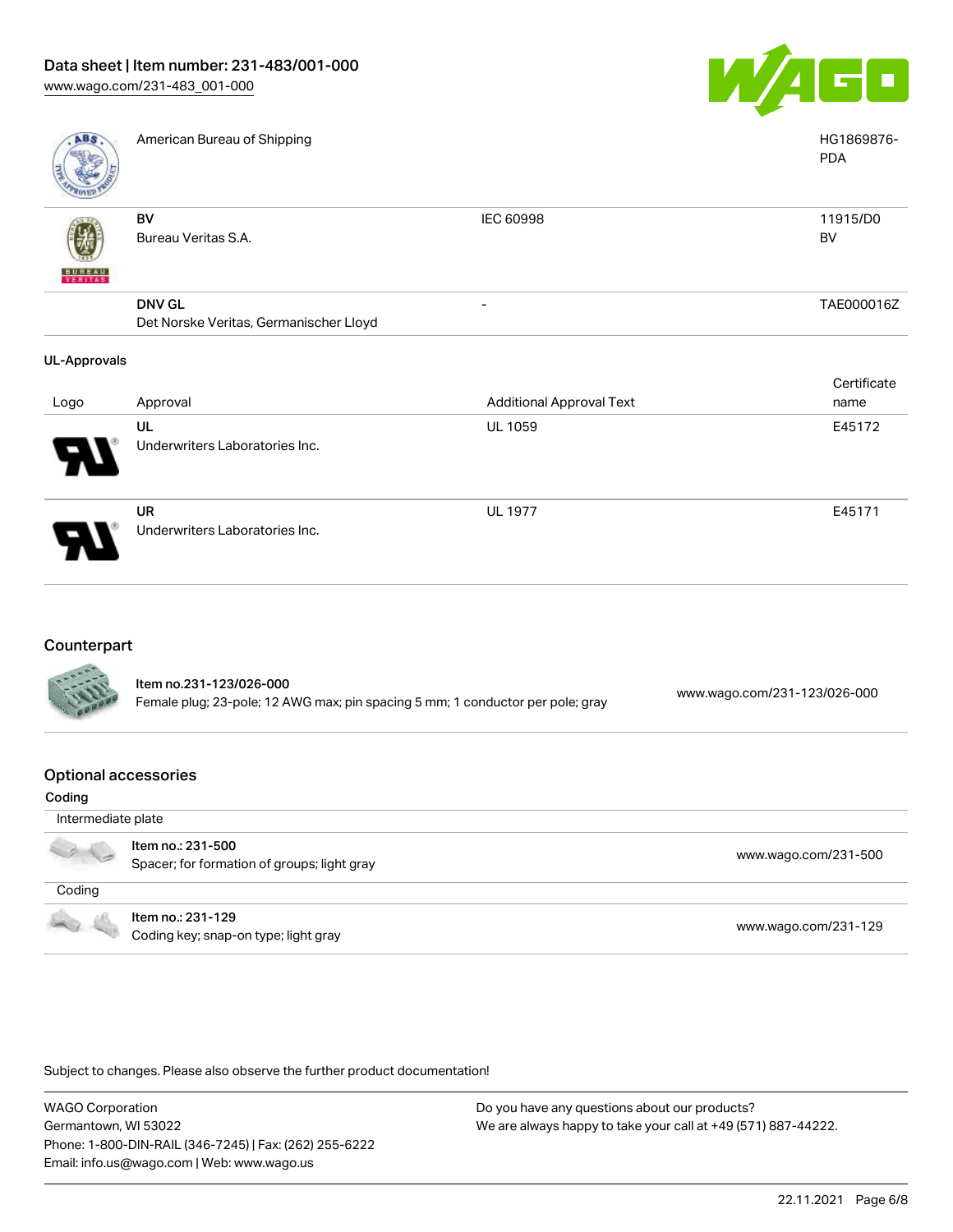

#### Downloads Documentation

|  |  | <u>,,,,,,,,,,,,,,,,,,,,,,,</u> |  |
|--|--|--------------------------------|--|
|  |  |                                |  |
|  |  |                                |  |
|  |  |                                |  |

| <b>Additional Information</b><br>Technical explanations                                                                                                                | 2019 Apr 3 | pdf<br>2.0 MB | Download |
|------------------------------------------------------------------------------------------------------------------------------------------------------------------------|------------|---------------|----------|
| <b>CAD files</b>                                                                                                                                                       |            |               |          |
| CAD data                                                                                                                                                               |            |               |          |
| 2D/3D Models 231-483/001-000                                                                                                                                           |            | URL           | Download |
| <b>CAE</b> data                                                                                                                                                        |            |               |          |
| EPLAN Data Portal 231-483/001-000                                                                                                                                      |            | URL           | Download |
| ZUKEN Portal 231-483/001-000                                                                                                                                           |            | <b>URL</b>    | Download |
| EPLAN Data Portal 231-483/001-000                                                                                                                                      |            | URL           | Download |
| <b>PCB Design</b>                                                                                                                                                      |            |               |          |
| Symbol and Footprint 231-483/001-000                                                                                                                                   |            | URL           | Download |
| CAx data for your PCB design, consisting of "schematic symbols and PCB footprints",<br>allow easy integration of the WAGO component into your development environment. |            |               |          |
| <b>Supported formats:</b>                                                                                                                                              |            |               |          |
| Ш<br>Accel EDA 14 & 15                                                                                                                                                 |            |               |          |
| Ш<br>Altium 6 to current version                                                                                                                                       |            |               |          |
| Ш<br>Cadence Allegro                                                                                                                                                   |            |               |          |
| ш<br>DesignSpark                                                                                                                                                       |            |               |          |
| П<br>Eagle Libraries                                                                                                                                                   |            |               |          |
| ш<br>KiCad                                                                                                                                                             |            |               |          |
| Mentor Graphics BoardStation                                                                                                                                           |            |               |          |
| ш<br>Mentor Graphics Design Architect                                                                                                                                  |            |               |          |
| Mentor Graphics Design Expedition 99 and 2000<br>a ka                                                                                                                  |            |               |          |
| Ш<br>OrCAD 9.X PCB and Capture                                                                                                                                         |            |               |          |
| ш<br>PADS PowerPCB 3, 3.5, 4.X, and 5.X                                                                                                                                |            |               |          |
| ш<br>PADS PowerPCB and PowerLogic 3.0                                                                                                                                  |            |               |          |
| Subject to changes. Please also observe the further product documentation!                                                                                             |            |               |          |